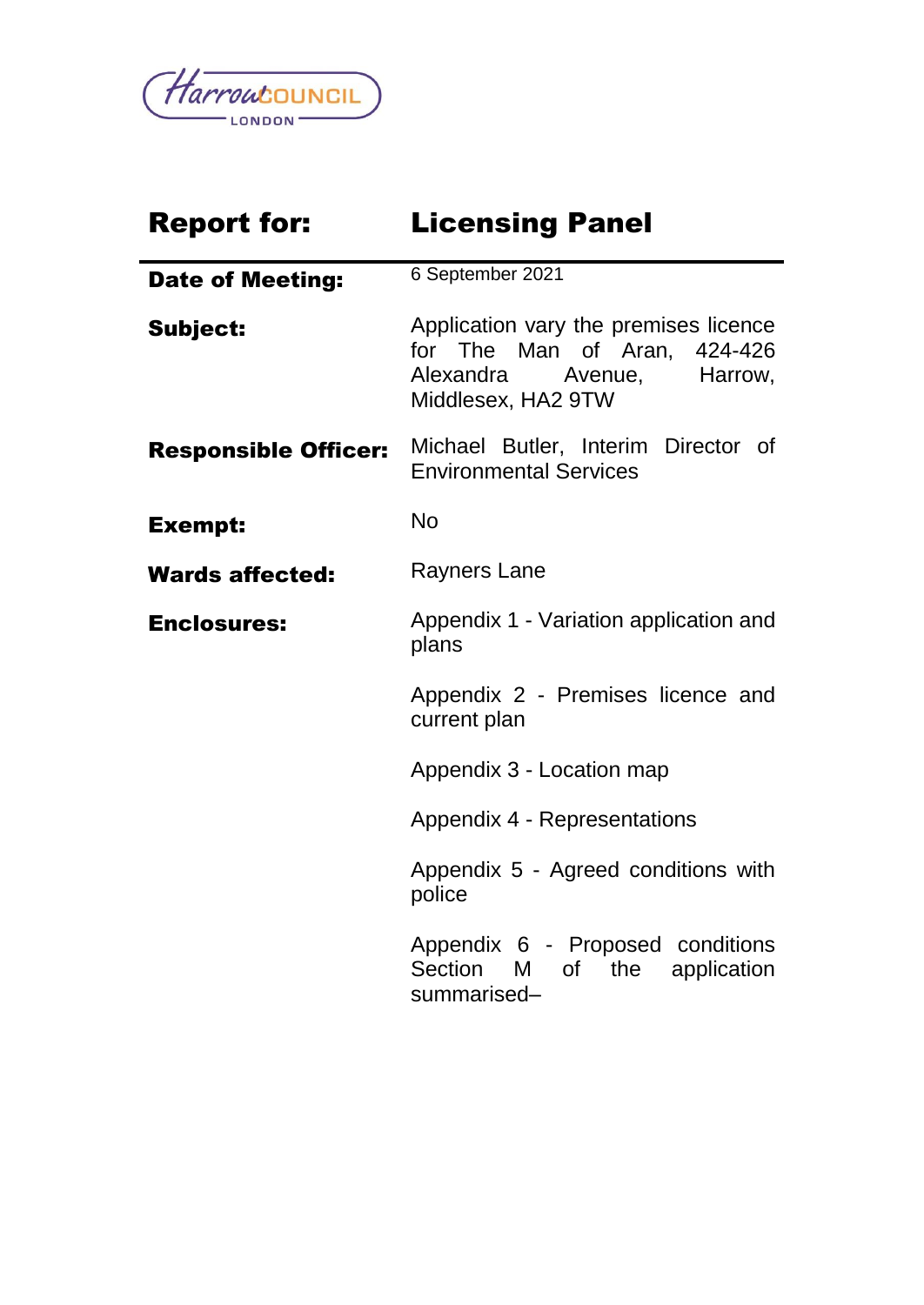### Section 1 – Summary

An application has been received to vary the premises licence for The Man of Aran, 424-426 Alexandra Avenue, Harrow, Middlesex, HA2 9TW. One letter of representation has been received which contains 8 signatories who express concerns about the possible undermining of one or more of the licensing objectives should the licence be varied as sought.

#### **Representations received**

| <b>From</b>                          | <b>Representations details</b> |
|--------------------------------------|--------------------------------|
|                                      |                                |
| The Planning Authority               | No representations received    |
| <b>Health &amp; Safety</b>           | No representations received    |
| <b>Environmental Health</b>          | No representations received    |
| <b>Trading Standards</b>             | No representations received    |
| <b>Area Child Protection Service</b> | No representations received    |
| London Fire Brigade                  | No representations received    |
| <b>Metropolitan Police</b>           | No representations received    |
| <b>Licensing Authority</b>           | No representations received    |

#### Representations from other persons

1. One letter of representation which contains eight signatories has been received.

## Section 2 – Report

- 2. Million Stars London Limited has applied to vary the premises licence (appendix 1) for The Man of Aran, 424-426 Alexandra Avenue, Harrow, Middlesex, HA2 9TW.. A location map and image of the premises is available in Appendix 3
- 3. The premises was a traditional public house and it is being converted into a fine dining restaurant and wine bar. As the operation of the premises is changing, the applicant has offered updated conditions on his application form – these are listed on section M of the application and appendix 6 of this report..
- 4. The police have worked with the applicant and have agreed a set of conditions and reduced hours for hours open to public and licensable activities.. These appear under appendix 5 of the report.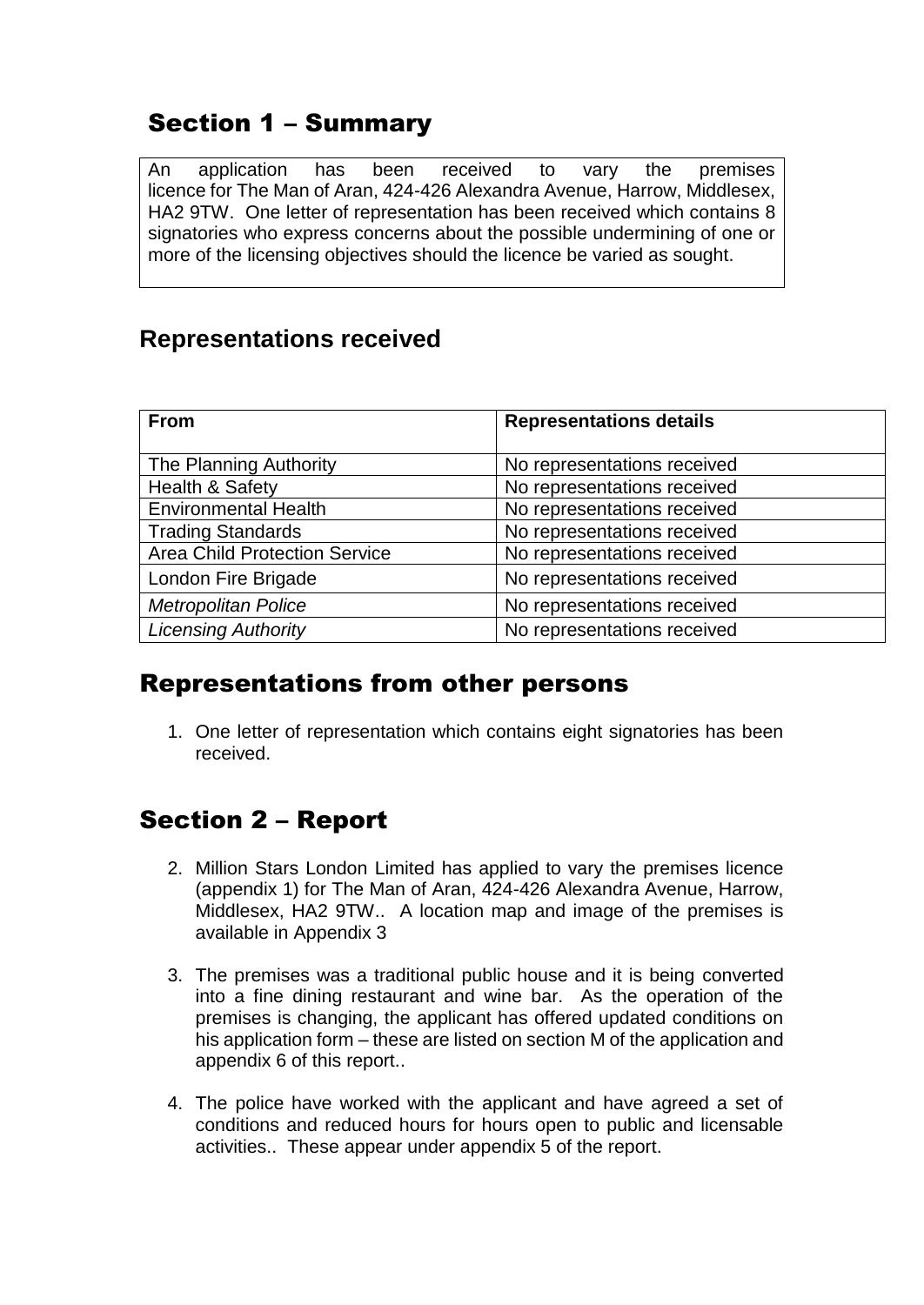- 5. The applicant has also offered conditions. As these conditions are duplicated under each of the licensing objectives, they are summarised under appendix 6 of the application.
- 6. The current times and licensable activities authorised by the premises licence:

|           | Hours open to    | Live music and  | Sale of retail  |
|-----------|------------------|-----------------|-----------------|
|           | public           | Recorded        | alcohol         |
|           |                  | music           |                 |
| Monday    | $10:30 - 23:20$  | $10:30 - 22:30$ | $10:30 - 23:00$ |
| Tuesday   | $10:30 - 23:20$  | $10:30 - 22:30$ | $10:30 - 23:00$ |
| Wednesday | $10:30 - 23:20$  | $10:30 - 22:30$ | $10:30 - 23:00$ |
| Thursday  | $10:30 - 23:20$  | $10:30 - 22:30$ | $10:30 - 23:00$ |
| Friday    | $10:30 - 23:20*$ | $10:30 - 22:30$ | $10:30 - 23:00$ |
| Saturday  | $10:30 - 23:20*$ | $10:30 - 22:30$ | $10:30 - 23:00$ |
| Sunday    | $10:30 - 22:50$  | $10:30 - 22:00$ | $10:30 - 22:30$ |

Seasonal variation/non standard times:

The Sale by retail of alcohol can be extended between the terminal hour on New Year's Even and the commencement hour the following morning.

The application proposes the following licensable activities and times:

|           | public           | Hours open to Late Night<br>Refreshment | Sale of retail<br>alcohol |
|-----------|------------------|-----------------------------------------|---------------------------|
| Monday    | $10:00 - 01:00*$ | $23:00 - 01:00*$                        | $10:00 - 01:00*$          |
| Tuesday   | $10:00 - 01:00*$ | $23:00 - 01:00*$                        | $10:00 - 01:00*$          |
| Wednesday | $10:00 - 01:00*$ | $23:00 - 01:00*$                        | $10:00 - 01:00*$          |
| Thursday  | $10:00 - 01:00*$ | $23:00 - 01:00*$                        | $10:00 - 01:00*$          |
| Friday    | $10:00 - 01:00*$ | $23:00 - 01:00*$                        | $10:00 - 01:00*$          |
| Saturday  | $10:00 - 01:00*$ | $23:00 - 01:00*$                        | $10:00 - 01:00*$          |
| Sunday    | $10:00 - 01:00*$ | $23:00 - 01:00*$                        | $10:00 - 01:00*$          |

"\*" indicates that the licensable activity will continue into the following morning.

The are no additional seasonal variations or non standard timings proposed.

In addition to the above, the application proposes to remove all conditions on annex 2 and condition 3 of annex 3 of the premises licence and replace them with alternative wording (appendix 6)

The Premises Licence currently authorises the sale of retail alcohol for consumption on and off the premises. As a result, live music, and recorded music are only licensable between 23:00 and 08:00 each day. As no amendment to the times of these activities has been made, these can be removed from the licence.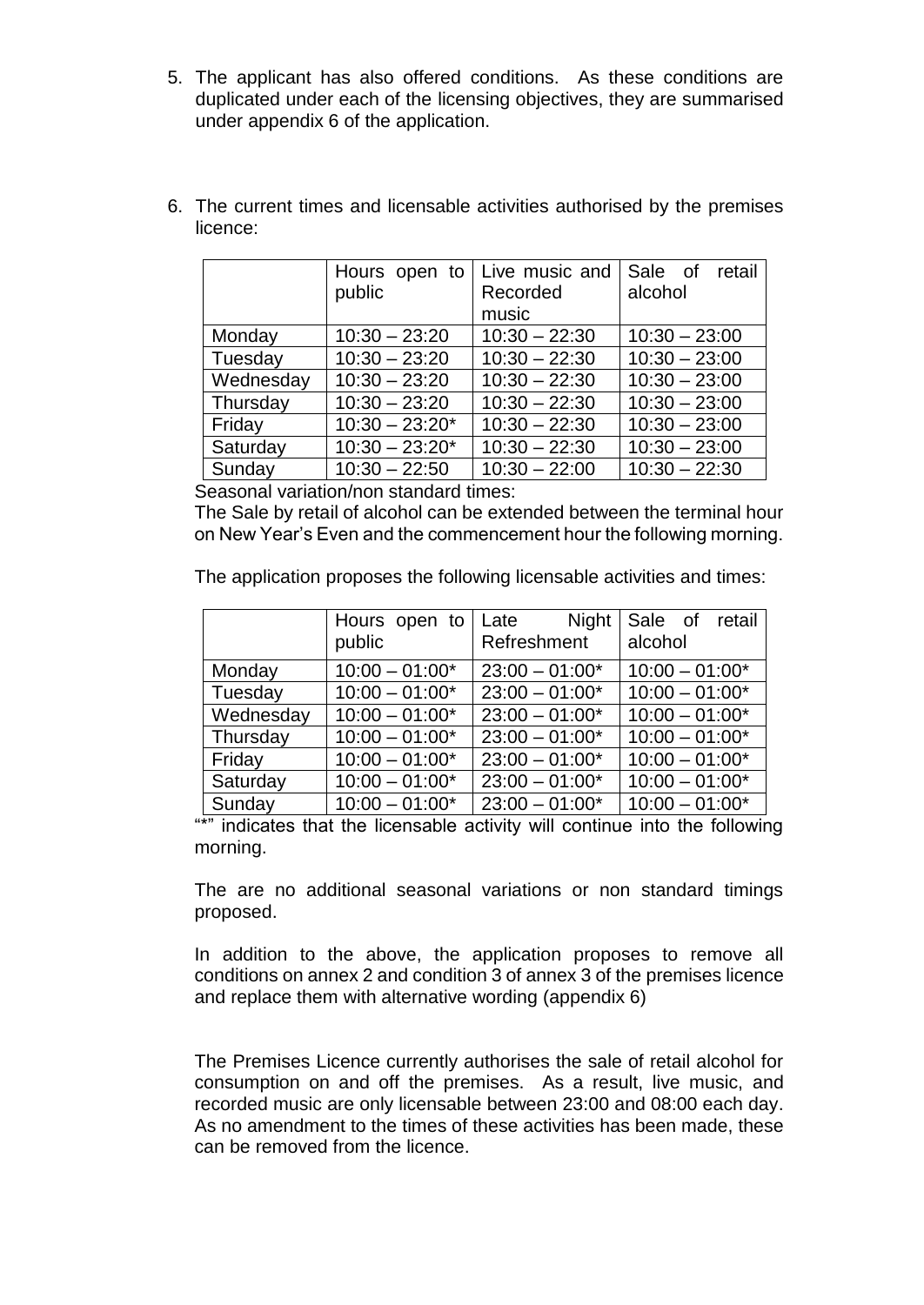- 7. Section 15 of this report gives more information about the prevention of public nuisance.
- 8. Details of application
- 9. Received: 12 May 2021
- 10.Closing date for representations: 09 June 2021, due to an issue with the advertisement of the application this was extended to 2 August 2021.
- 11.The application has been advertised in accordance with the prescribed regulations
- 12.Under the relevant legislation (Licensing Act 2003 (Hearings) Regulations 2005) the hearing should be heard within 20 working day starting the day after the date for last representation. Due to exceptional circumstances within the Licensing team this was not possible and utilising the power within Regulation 11 of The Licensing Act 2003 (Hearings) Regulations 2005 it was deemed necessary in the public interest to extend the time period and for the hearing to take place on the 6<sup>th</sup> September 2021.

#### 13.Licensing Officer's observations

- 14.On 12 May 2021, The licensing authority received and application to transfer the premises licence from Btitannia Pubs Limted to Million Stars of London Limited. At the same time, an application to vary the designated premises supervisor (DPS) was also received. The new DPS is named as Mr Satis Vijayendran.
- 15.The Licensing Authority received a letter of representation which is support by eight members of the public who live above and around the premises. The representation claims that there is a history of late night related disturbance, noise, nuisance behaviour, drunkenness, and antisocial behaviour.
- 16.The panels attention is drawn towards the statutory guidance regarding public nuisance:
	- 2.15 The 2003 Act enables licensing authorities and responsible authorities, through representations, to consider what constitutes public nuisance and what is appropriate to prevent it in terms of conditions attached to specific premises licences and club premises certificates. It is therefore important that in considering the promotion of this licensing objective, licensing authorities and responsible authorities focus on the effect of the licensable activities at the specific premises on persons living and working (including those carrying on business) in the area around the premises which may be disproportionate and unreasonable. The issues will mainly concern noise nuisance, light pollution, noxious smells and litter.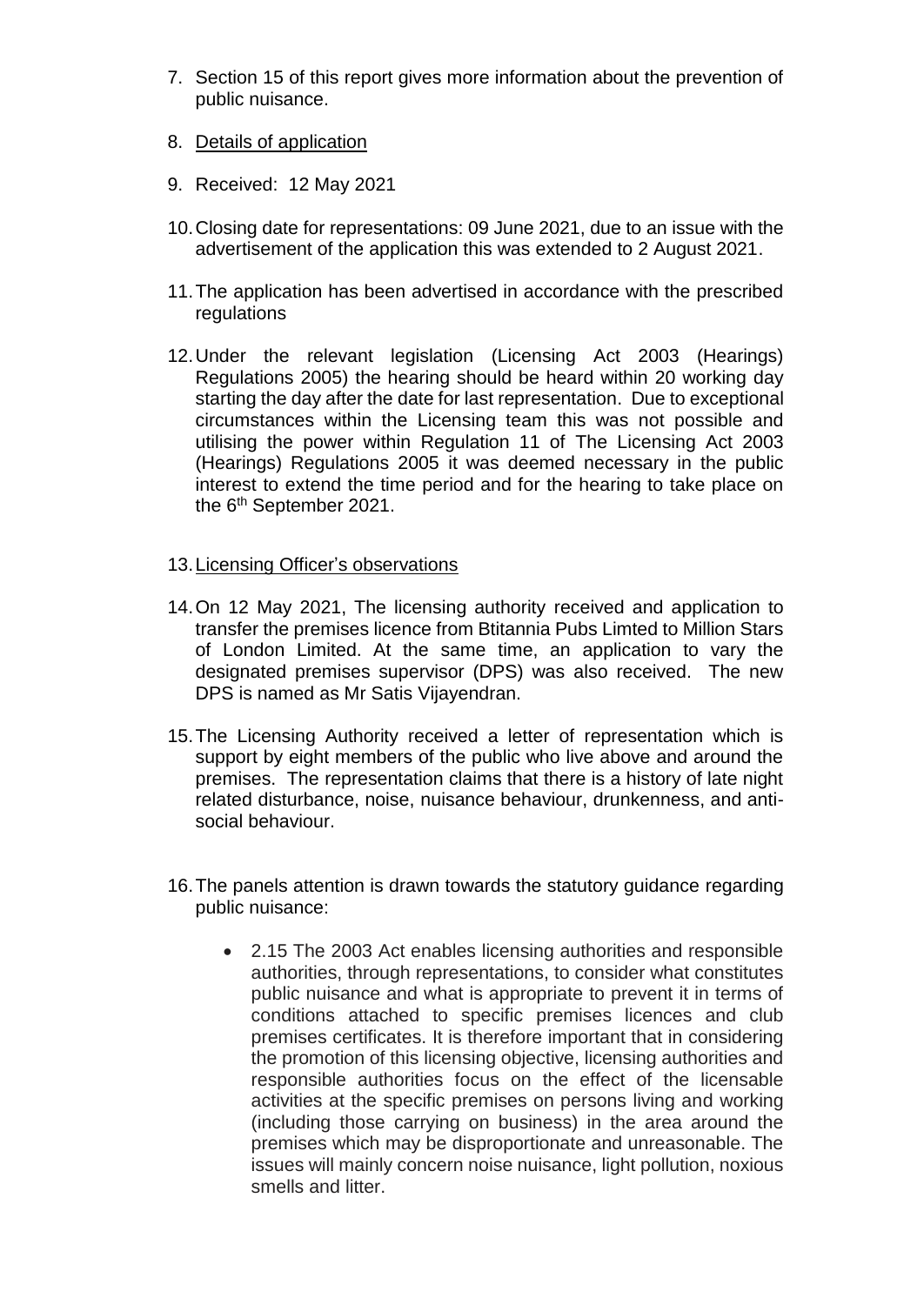- 2.16 Public nuisance is given a statutory meaning in many pieces of legislation. It is however not narrowly defined in the 2003 Act and retains its broad common law meaning. It may include in appropriate circumstances the reduction of the living and working amenity and environment of other persons living and working in the area of the licensed premises. Public nuisance may also arise as a result of the adverse effects of artificial light, dust, odour and insects or where its effect is prejudicial to health.
- 2.17 Conditions relating to noise nuisance will usually concern steps appropriate to control the levels of noise emanating from premises. This might be achieved by a simple measure such as ensuring that doors and windows are kept closed after a particular time, or persons are not permitted in garden areas of the premises after a certain time. More sophisticated measures like the installation of acoustic curtains or rubber speaker mounts to mitigate sound escape from the premises may be appropriate. However, conditions in relation to live or recorded music may not be enforceable in circumstances where the entertainment activity itself is not licensable (see chapter 16). Any conditions appropriate to promote the prevention of public nuisance should be tailored to the type, nature and characteristics of the specific premises and its licensable activities. Licensing authorities should avoid inappropriate or disproportionate measures that could deter events that are valuable to the community, such as live music. Noise limiters, for example, are expensive to purchase and install and are likely to be a considerable burden for smaller venues.
- 2.18 As with all conditions, those relating to noise nuisance may not be appropriate in certain circumstances where provisions in other legislation adequately protect those living in the area of the premises. But as stated earlier in this Guidance, the approach of licensing authorities and responsible authorities should be one of prevention and when their powers are engaged, licensing authorities should be aware of the fact that other legislation may not adequately cover concerns raised in relevant representations and additional conditions may be appropriate.
- 2.19 Where applications have given rise to representations, any appropriate conditions should normally focus on the most sensitive periods. For example, the most sensitive period for people being disturbed by unreasonably loud music is at night and into the early morning when residents in adjacent properties may be attempting to go to sleep or are sleeping. This is why there is still a need for a licence for performances of live music between 11 pm and 8 am. In certain circumstances, conditions relating to noise emanating from the premises may also be appropriate to address any disturbance anticipated as customers enter and leave.
- 2.20 Measures to control light pollution will also require careful thought. Bright lighting outside premises which is considered appropriate to prevent crime and disorder may itself give rise to light pollution for some neighbours. Applicants, licensing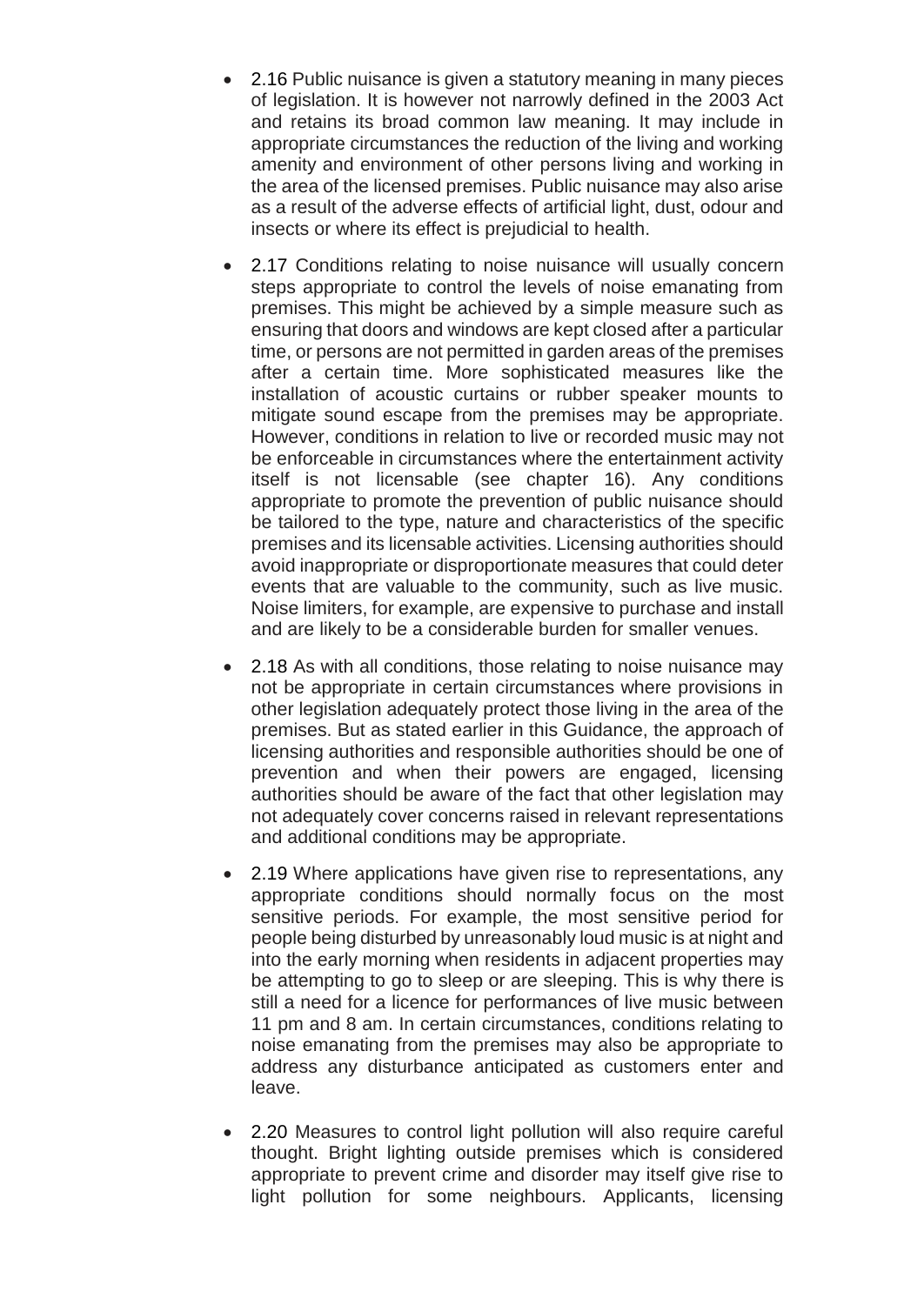authorities and responsible authorities will need to balance these issues.

 2.21 Beyond the immediate area surrounding the premises, these are matters for the personal responsibility of individuals under the law. An individual who engages in anti-social behaviour is accountable in their own right. However, it would be perfectly reasonable for a licensing authority to impose a condition, following relevant representations, that requires the licence holder or club to place signs at the exits from the building encouraging patrons to be quiet until they leave the area, or that, if they wish to smoke, to do so at designated places on the premises instead of outside, and to respect the rights of people living nearby to a peaceful night

#### 17.Operating schedule and conditions

- 18.Members will be aware that an operating schedule forms part of the licensing process. This document outlines what activities are proposed, the opening hours, and how the activities will be managed particularly in respect of the licensing objectives.
- 19.The Panel's attention is directed towards paragraphs 8.41 8.49 of the statutory guidance issued under the Act that sets out matters that ought to be considered by an applicant when drafting their operating schedule.
- 20.The most critical part of the operating schedule are the steps taken by the applicant to promote the licensing objectives. Applicants are always reminded to take careful consideration as to what is entered in this section as whatever is proposed will be transferred into conditions on the licence. The Panel's discretion is engaged in the light of relevant representations to impose conditions that are appropriate to promote the licensing objectives. Conditions should be tailored to the size, type, location, characteristics and activities at the premises, and the Panel should be aware of any indirect costs that may arise from the imposition of conditions.
- 21.When imposing conditions relating to CCTV the Panel should bear in mind the Information Commissioner's guidance that such conditions should only be imposed where it is justified to do so and in order to meet the licensing objectives.
- 22.The Panel has the discretion to add to or modify these conditions in light of the representations where it is appropriate to do so to promote the licensing objectives.
- 23.Licensing policy
- 24.Paragraph 6.3 of the licensing authority's statement of licensing policy sets out the matters that the Panel may take into account when considering representations (although the Panel is not limited to these matters):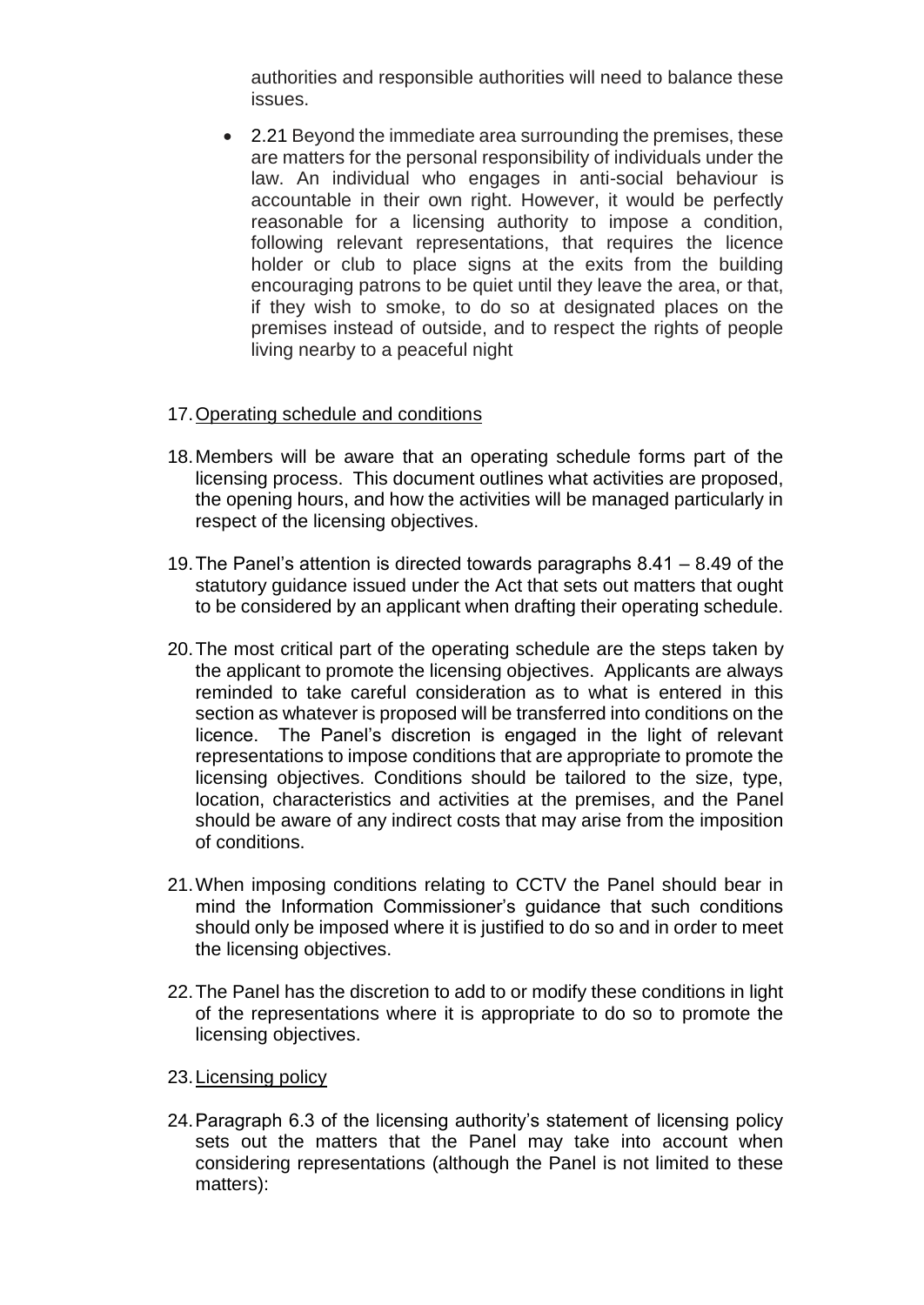- degree of confidence in the management of the premises
- location of premises
- gang-related activity in the area
- management of waste particularly preventing fly-tipping
- commitment to reporting all crimes and anti-social behaviour associated with premises
- crime prevention audit conducted by police/professional security organisation
- staff training
- anti-theft provisions (eg time-locked safes, magnetic door locks, regular removal of cash from tills)
- suitable and sufficient security plan
- effective wind-down and dispersal policies
- use of CCTV
- noise mitigation measures associated with licensable activities, particularly near to residential properties
- provision of litter bins and litter patrols
- use of low-impact litter materials
- noise from people arriving at or leaving from the premises and which is related to licensable activities
- control of other nuisances relating to licensable activities such as light or odours
- measures to protect children from being exploited or coming to harm

25.Legal implications

- 26.The Licensing Panel is required to hold a hearing to consider any relevant representations made in relation to the premises licence application unless all parties agree that a hearing is unnecessary. The hearing must be held in accordance with the Licensing Act 2003 (Hearings) Regulations 2005.
- 27.The Licensing Panel is required to give appropriate weight to the representations (including supporting information) presented by all the parties, the Guidance issued pursuant to section 182 of the Licensing Act 2003, the Council's statement of licensing policy and the steps that are appropriate to promote the four licensing objectives.
- 28.Having considered those relevant matters, the Licensing Panel is required to take such of the following steps (if any) as it considers appropriate for the promotion of the licensing objectives –
	- The steps are-
		- (a) to modify the conditions of the licence;
		- (b) to reject the whole or part of the application;

and for this purpose the conditions of the licence are modified if any of them is altered or omitted or any new condition is added.

29.It should be noted with all options that –

- clear reasons should be given for the decision.
- any additional or modified conditions should be practical and enforceable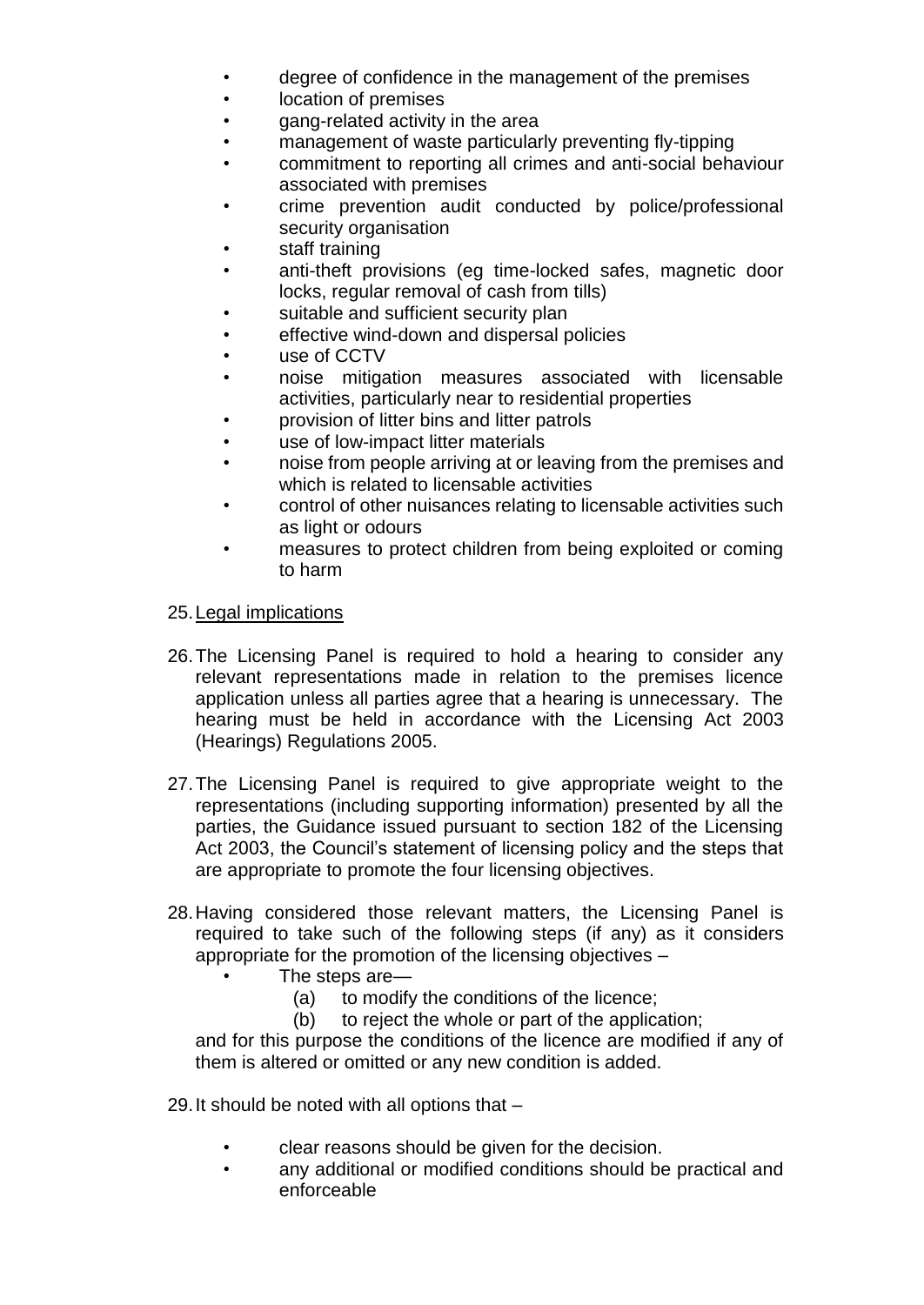- the applicant and any person who made relevant representations would have the right of appeal to a magistrates' court on one of the grounds provided in Schedule 5 to the Licensing Act 2003.
- 30.In addition to determining the application in accordance with the legislation, Members must have regard to the –
	- common law rules of natural justice
	- provisions of the Human Rights Act 1998
	- considerations in section 17 of the Crime and Disorder Act 1998
- 31.By section 6 of the Human Rights Act 1998, the Panel is required to act in a way that is compatible with rights under the European Convention for the Protection of Human Rights. The following provisions of the European convention seem relevant: Article 6 (right to a fair trial) Article 14 (prohibition of discrimination) and Article 1 of the First Protocol (protection of property)
- 32.In relation to section 17 of the Crime and Disorder Act 1998, this states:
	- 'Without prejudice to any other obligation imposed on it, it shall be the duty of each authority to which this section applies to exercise its various functions with due regard to the likely effect of the exercise of those functions on, and the need to do all that it reasonably can to prevent, crime and disorder in its area.'
- 33.Financial Implications
- 34.There are no financial implications, other than a small fee income if the new licence is granted.
- 35.Appeals
- 36.If any party is aggrieved with the decision of the licensing panel on one of the grounds set out in Schedule 5 to the Licensing Act 2003, they can appeal to a magistrates' court within 21 days from notification of the decision.

#### Section 3 - Statutory Officer Clearance

**Dawn Calvert** Signed by the Chief Financial Officer **Date: 31/08/2021**

#### **Statutory Officer: Baljeet Virdee**

Signed on \*behalf of/by the Monitoring Officer **Date: 31/08/2021**